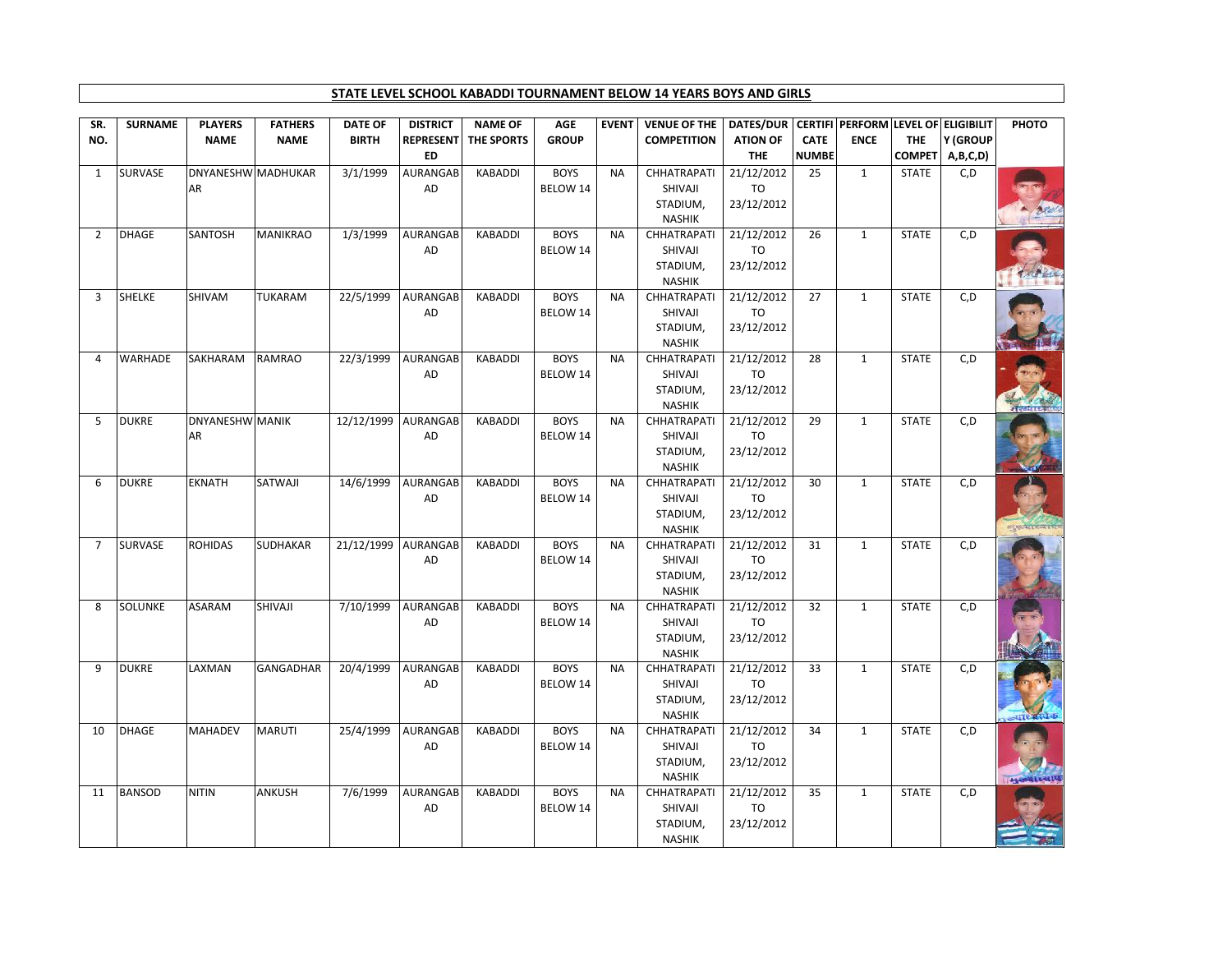| 12 | <b>KAVANE</b>  | <b>ADINATH</b>   | SARJERAO        | 29/8/1999  | <b>KOLHAPUR</b> | <b>KABADDI</b> | <b>BOYS</b><br>BELOW 14 | <b>NA</b> | CHHATRAPATI<br>SHIVAJI<br>STADIUM,<br><b>NASHIK</b>        | 21/12/2012<br><b>TO</b><br>23/12/2012 | 13 | $\overline{2}$ | <b>STATE</b> | C, D |            |
|----|----------------|------------------|-----------------|------------|-----------------|----------------|-------------------------|-----------|------------------------------------------------------------|---------------------------------------|----|----------------|--------------|------|------------|
| 13 | <b>GAVADE</b>  | <b>TUSHAR</b>    | SANJAY          | 20/11/1999 | <b>KOLHAPUR</b> | <b>KABADDI</b> | <b>BOYS</b><br>BELOW 14 | <b>NA</b> | <b>CHHATRAPATI</b><br>SHIVAJI<br>STADIUM,<br><b>NASHIK</b> | 21/12/2012<br>TO<br>23/12/2012        | 14 | $\overline{2}$ | <b>STATE</b> | C, D | lead-Masti |
| 14 | <b>INAMDAR</b> | <b>AZAD</b>      | <b>AYUB</b>     | 16/3/1999  | <b>KOLHAPUR</b> | <b>KABADDI</b> | <b>BOYS</b><br>BELOW 14 | <b>NA</b> | CHHATRAPATI<br>SHIVAJI<br>STADIUM,<br><b>NASHIK</b>        | 21/12/2012<br>TO<br>23/12/2012        | 15 | $\overline{2}$ | <b>STATE</b> | C, D |            |
| 15 | <b>MONGLE</b>  | <b>OMKAR</b>     | <b>MOHAN</b>    | 14/9/1999  | <b>KOLHAPUR</b> | <b>KABADDI</b> | <b>BOYS</b><br>BELOW 14 | <b>NA</b> | <b>CHHATRAPATI</b><br>SHIVAJI<br>STADIUM,<br><b>NASHIK</b> | 21/12/2012<br>TO<br>23/12/2012        | 16 | $\overline{2}$ | <b>STATE</b> | C, D |            |
| 16 | <b>GAVADE</b>  | ARJUN            | <b>DASHRATH</b> | 10/3/2000  | <b>KOLHAPUR</b> | <b>KABADDI</b> | <b>BOYS</b><br>BELOW 14 | <b>NA</b> | CHHATRAPATI<br>SHIVAJI<br>STADIUM,<br><b>NASHIK</b>        | 21/12/2012<br>TO<br>23/12/2012        | 17 | $\overline{2}$ | <b>STATE</b> | C, D |            |
| 17 | CHAVAN         | PRATHAMES PRAVIN |                 | 22/8/1999  | <b>KOLHAPUR</b> | KABADDI        | <b>BOYS</b><br>BELOW 14 | <b>NA</b> | <b>CHHATRAPATI</b><br>SHIVAJI<br>STADIUM,<br><b>NASHIK</b> | 21/12/2012<br>TO<br>23/12/2012        | 18 | $\overline{2}$ | <b>STATE</b> | C, D |            |
| 18 | <b>JADHAV</b>  | SIDDHANT         | SAGAR           | 26/10/1999 | <b>KOLHAPUR</b> | <b>KABADDI</b> | <b>BOYS</b><br>BELOW 14 | <b>NA</b> | CHHATRAPATI<br>SHIVAJI<br>STADIUM,<br><b>NASHIK</b>        | 21/12/2012<br>TO<br>23/12/2012        | 19 | $\overline{2}$ | <b>STATE</b> | C, D | Maste      |
| 19 | <b>MORE</b>    | <b>VISHAL</b>    | CHANERAKAN      | 18/10/1999 | <b>KOLHAPUR</b> | <b>KABADDI</b> | <b>BOYS</b><br>BELOW 14 | <b>NA</b> | CHHATRAPATI<br>SHIVAJI<br>STADIUM,<br><b>NASHIK</b>        | 21/12/2012<br>TO<br>23/12/2012        | 20 | $\overline{2}$ | <b>STATE</b> | C, D |            |
| 20 | <b>BHOSALE</b> | <b>ATUL</b>      | <b>NAGNATH</b>  | 9/6/1999   | <b>KOLHAPUR</b> | <b>KABADDI</b> | <b>BOYS</b><br>BELOW 14 | <b>NA</b> | CHHATRAPATI<br>SHIVAJI<br>STADIUM,<br><b>NASHIK</b>        | 21/12/2012<br><b>TO</b><br>23/12/2012 | 21 | $\overline{2}$ | <b>STATE</b> | C, D | Head-Maste |
| 21 | <b>MONGLE</b>  | VAIBHAV          | <b>MAHADEV</b>  | 20/4/1999  | <b>KOLHAPUR</b> | KABADDI        | <b>BOYS</b><br>BELOW 14 | <b>NA</b> | CHHATRAPATI<br>SHIVAJI<br>STADIUM,<br><b>NASHIK</b>        | 21/12/2012<br><b>TO</b><br>23/12/2012 | 22 | $\overline{2}$ | <b>STATE</b> | C, D |            |
| 22 | <b>PATIL</b>   | <b>MAHESH</b>    | LAXMAN          | 20/2/1999  | <b>KOLHAPUR</b> | <b>KABADDI</b> | <b>BOYS</b><br>BELOW 14 | <b>NA</b> | CHHATRAPATI<br>SHIVAJI<br>STADIUM,<br><b>NASHIK</b>        | 21/12/2012<br><b>TO</b><br>23/12/2012 | 23 | $\overline{2}$ | <b>STATE</b> | C, D |            |
| 23 | <b>GHATAGE</b> | SAURABH          | <b>RAOSAHEB</b> | 18/11/1999 | <b>KOLHAPUR</b> | <b>KABADDI</b> | <b>BOYS</b><br>BELOW 14 | <b>NA</b> | CHHATRAPATI<br>SHIVAJI<br>STADIUM,<br><b>NASHIK</b>        | 21/12/2012<br><b>TO</b><br>23/12/2012 | 24 | $\overline{2}$ | <b>STATE</b> | C, D |            |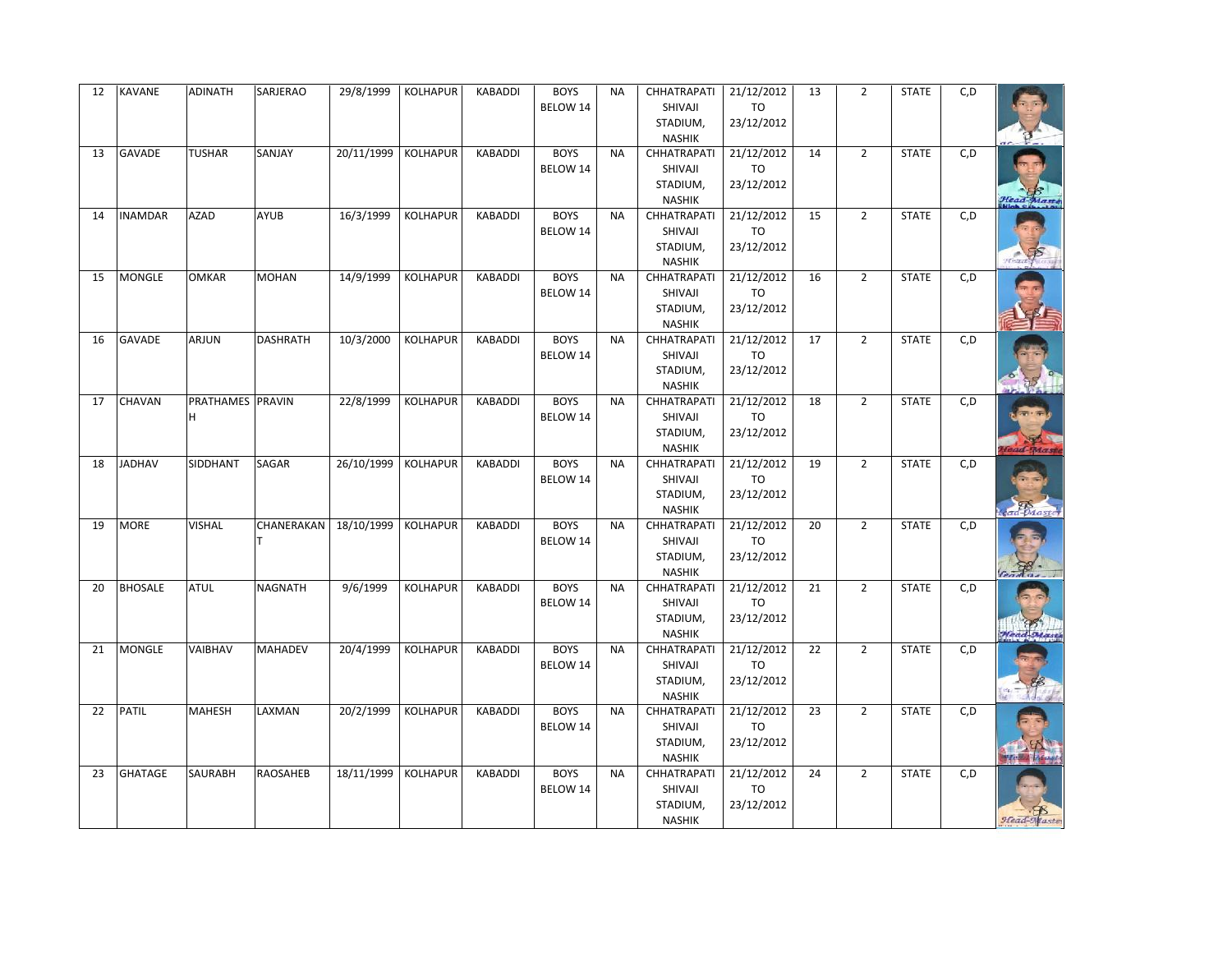| 24 | MALI            | <b>KAILAS</b>             | SAOJI            | 28/8/1999  | <b>THANE</b>    | KABADDI        | <b>BOYS</b><br>BELOW 14 | <b>NA</b> | CHHATRAPATI<br>SHIVAJI              | 21/12/2012<br><b>TO</b> | 24 | 3              | <b>STATE</b> | C, D |  |
|----|-----------------|---------------------------|------------------|------------|-----------------|----------------|-------------------------|-----------|-------------------------------------|-------------------------|----|----------------|--------------|------|--|
|    |                 |                           |                  |            |                 |                |                         |           | STADIUM,<br><b>NASHIK</b>           | 23/12/2012              |    |                |              |      |  |
| 25 | VAD             | AKSHAY                    | SATYA            | 29/6/1999  | <b>THANE</b>    | <b>KABADDI</b> | <b>BOYS</b>             | <b>NA</b> | CHHATRAPATI                         | 21/12/2012              | 25 | 3              | <b>STATE</b> | C, D |  |
|    |                 |                           |                  |            |                 |                | BELOW 14                |           | SHIVAJI                             | TO                      |    |                |              |      |  |
|    |                 |                           |                  |            |                 |                |                         |           | STADIUM,<br><b>NASHIK</b>           | 23/12/2012              |    |                |              |      |  |
| 26 | <b>BHOYE</b>    | <b>NIKESH</b>             | MADHUKAR         | 19/1/1999  | <b>THANE</b>    | KABADDI        | <b>BOYS</b>             | <b>NA</b> | CHHATRAPATI                         | 21/12/2012              | 26 | 3              | <b>STATE</b> | C, D |  |
|    |                 |                           |                  |            |                 |                | BELOW 14                |           | SHIVAJI                             | TO                      |    |                |              |      |  |
|    |                 |                           |                  |            |                 |                |                         |           | STADIUM,                            | 23/12/2012              |    |                |              |      |  |
| 27 | <b>RAUT</b>     | <b>MAYUR</b>              | <b>DEVRAM</b>    | 28/7/1999  | <b>THANE</b>    | <b>KABADDI</b> | <b>BOYS</b>             | <b>NA</b> | <b>NASHIK</b><br>CHHATRAPATI        | 21/12/2012              | 27 | $\overline{3}$ | <b>STATE</b> | C, D |  |
|    |                 |                           |                  |            |                 |                | BELOW 14                |           | SHIVAJI                             | TO                      |    |                |              |      |  |
|    |                 |                           |                  |            |                 |                |                         |           | STADIUM,                            | 23/12/2012              |    |                |              |      |  |
|    |                 |                           |                  |            |                 |                |                         |           | <b>NASHIK</b>                       |                         |    |                |              |      |  |
| 28 | <b>BHUSARA</b>  | SANDESH                   | SANDIP           | 22/12/1999 | <b>THANE</b>    | <b>KABADDI</b> | <b>BOYS</b>             | <b>NA</b> | CHHATRAPATI                         | 21/12/2012              | 28 | 3              | <b>STATE</b> | C, D |  |
|    |                 |                           |                  |            |                 |                | BELOW 14                |           | SHIVAJI<br>STADIUM,                 | TO<br>23/12/2012        |    |                |              |      |  |
|    |                 |                           |                  |            |                 |                |                         |           | <b>NASHIK</b>                       |                         |    |                |              |      |  |
| 29 | <b>BHADANGE</b> | SAMEER                    | SAKHARAM         | 5/12/2000  | <b>THANE</b>    | <b>KABADDI</b> | <b>BOYS</b>             | <b>NA</b> | CHHATRAPATI                         | 21/12/2012              | 29 | 3              | <b>STATE</b> | C, D |  |
|    |                 |                           |                  |            |                 |                | BELOW 14                |           | SHIVAJI                             | TO                      |    |                |              |      |  |
|    |                 |                           |                  |            |                 |                |                         |           | STADIUM,<br><b>NASHIK</b>           | 23/12/2012              |    |                |              |      |  |
| 30 |                 | CHAUDHARI MACHHINDR NITIN |                  | 26/12/1999 | <b>THANE</b>    | <b>KABADDI</b> | <b>BOYS</b>             | <b>NA</b> | CHHATRAPATI                         | 21/12/2012              | 30 | 3              | <b>STATE</b> | C, D |  |
|    |                 |                           |                  |            |                 |                | BELOW 14                |           | SHIVAJI                             | TO                      |    |                |              |      |  |
|    |                 |                           |                  |            |                 |                |                         |           | STADIUM,                            | 23/12/2012              |    |                |              |      |  |
| 31 | LAHANGE         | SANJAY                    | LAKHYA           | 27/2/1999  | <b>THANE</b>    | <b>KABADDI</b> | <b>BOYS</b>             | <b>NA</b> | <b>NASHIK</b><br>CHHATRAPATI        | 21/12/2012              | 31 | 3              | <b>STATE</b> |      |  |
|    |                 |                           |                  |            |                 |                | BELOW 14                |           | SHIVAJI                             | <b>TO</b>               |    |                |              | C,D  |  |
|    |                 |                           |                  |            |                 |                |                         |           | STADIUM,                            | 23/12/2012              |    |                |              |      |  |
|    |                 |                           |                  |            |                 |                |                         |           | <b>NASHIK</b>                       |                         |    |                |              |      |  |
| 32 | MEGHWATI        | <b>NAINES</b>             | <b>DAMU</b>      | 28/2/1999  | <b>THANE</b>    | <b>KABADDI</b> | <b>BOYS</b>             | <b>NA</b> | CHHATRAPATI                         | 21/12/2012              | 32 | 3              | <b>STATE</b> | C, D |  |
|    |                 |                           |                  |            |                 |                | BELOW 14                |           | SHIVAJI<br>STADIUM,                 | TO<br>23/12/2012        |    |                |              |      |  |
|    |                 |                           |                  |            |                 |                |                         |           | <b>NASHIK</b>                       |                         |    |                |              |      |  |
| 33 | <b>NADGE</b>    | <b>NITIN</b>              | RAMESH           | 7/5/1999   | <b>THANE</b>    | <b>KABADDI</b> | <b>BOYS</b>             | NA        | CHHATRAPATI                         | 21/12/2012              | 33 | 3              | <b>STATE</b> | C, D |  |
|    |                 |                           |                  |            |                 |                | BELOW 14                |           | SHIVAJI                             | <b>TO</b>               |    |                |              |      |  |
|    |                 |                           |                  |            |                 |                |                         |           | STADIUM,<br><b>NASHIK</b>           | 23/12/2012              |    |                |              |      |  |
| 34 | <b>HELVI</b>    | SONALI                    | <b>RAMCHANDR</b> | 10/5/1999  | <b>KOLHAPUR</b> | <b>KABADDI</b> | <b>GIRLS</b>            | <b>NA</b> | <b>CHHATRAPATI</b>                  | 21/12/2012              | 34 | $\mathbf{1}$   | <b>STATE</b> | C, D |  |
|    |                 |                           | Α                |            |                 |                | BELOW 14                |           | SHIVAJI                             | <b>TO</b>               |    |                |              |      |  |
|    |                 |                           |                  |            |                 |                |                         |           | STADIUM,                            | 23/12/2012              |    |                |              |      |  |
| 35 | <b>MANE</b>     | <b>ASHWINI</b>            | <b>ARUN</b>      | 2/2/2000   | <b>KOLHAPUR</b> | <b>KABADDI</b> | <b>GIRLS</b>            | <b>NA</b> | <b>NASHIK</b><br><b>CHHATRAPATI</b> | 21/12/2012              | 35 | 1              | <b>STATE</b> | C, D |  |
|    |                 |                           |                  |            |                 |                | BELOW 14                |           | SHIVAJI                             | <b>TO</b>               |    |                |              |      |  |
|    |                 |                           |                  |            |                 |                |                         |           | STADIUM,                            | 23/12/2012              |    |                |              |      |  |
|    |                 |                           |                  |            |                 |                |                         |           | <b>NASHIK</b>                       |                         |    |                |              |      |  |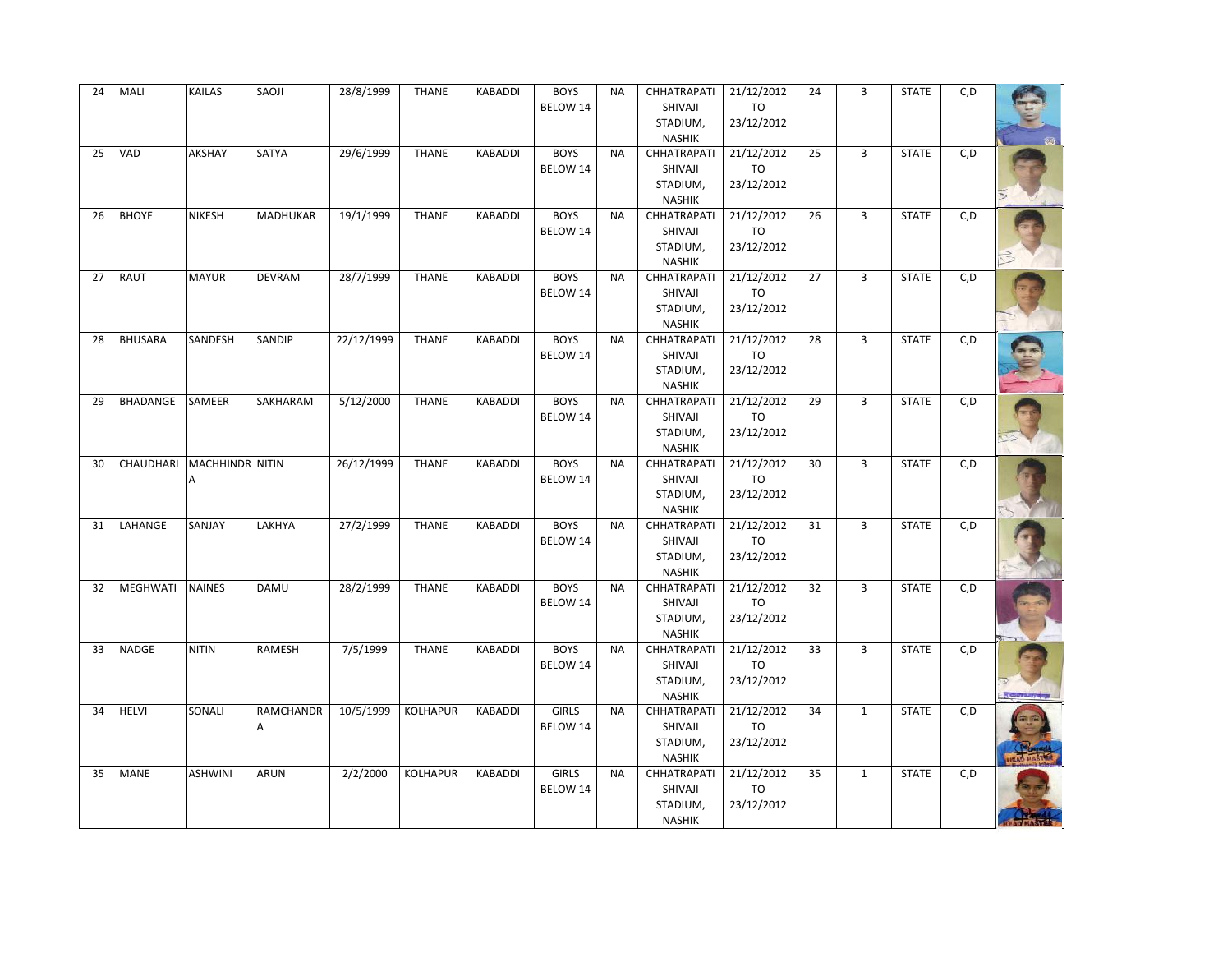| 36 | SURYAWANS ASHWINI<br>Iнг |                 | RAJESH          | 27/1/2000             | <b>KOLHAPUR</b> | <b>KABADDI</b> | <b>GIRLS</b><br>BELOW 14 | <b>NA</b> | <b>CHHATRAPATI</b><br>SHIVAJI<br>STADIUM,<br><b>NASHIK</b> | 21/12/2012<br>TO<br>23/12/2012        | 36 | $\mathbf{1}$   | <b>STATE</b> | C, D |  |
|----|--------------------------|-----------------|-----------------|-----------------------|-----------------|----------------|--------------------------|-----------|------------------------------------------------------------|---------------------------------------|----|----------------|--------------|------|--|
| 37 | <b>PAWAR</b>             | PRIYANKA        | <b>ANIL</b>     | 28/2/2000             | KOLHAPUR        | <b>KABADDI</b> | <b>GIRLS</b><br>BELOW 14 | <b>NA</b> | CHHATRAPATI<br>SHIVAJI<br>STADIUM,<br><b>NASHIK</b>        | 21/12/2012<br><b>TO</b><br>23/12/2012 | 37 | 1              | <b>STATE</b> | C, D |  |
| 38 | <b>PATIL</b>             | SHIVANI         | SHASHIKANT      | 20/12/1999 KOLHAPUR   |                 | <b>KABADDI</b> | <b>GIRLS</b><br>BELOW 14 | <b>NA</b> | CHHATRAPATI<br>SHIVAJI<br>STADIUM,<br><b>NASHIK</b>        | 21/12/2012<br>TO<br>23/12/2012        | 38 | $\mathbf{1}$   | <b>STATE</b> | C, D |  |
| 39 | GANGANE                  | <b>PRATIBHA</b> | <b>DIPAK</b>    | 24/11/1999 KOLHAPUR   |                 | KABADDI        | <b>GIRLS</b><br>BELOW 14 | <b>NA</b> | CHHATRAPATI<br>SHIVAJI<br>STADIUM,<br><b>NASHIK</b>        | 21/12/2012<br>TO<br>23/12/2012        | 39 | $\mathbf{1}$   | <b>STATE</b> | C, D |  |
| 40 | <b>CHAVAN</b>            | PUJA            | YUVRAJ          | 13/2/2000             | <b>KOLHAPUR</b> | <b>KABADDI</b> | <b>GIRLS</b><br>BELOW 14 | <b>NA</b> | <b>CHHATRAPATI</b><br>SHIVAJI<br>STADIUM,<br><b>NASHIK</b> | 21/12/2012<br>TO<br>23/12/2012        | 40 | $\mathbf{1}$   | <b>STATE</b> | C, D |  |
| 41 | <b>KANSE</b>             | SHUBHANGI ASHOK |                 | 30/10/1999   KOLHAPUR |                 | <b>KABADDI</b> | <b>GIRLS</b><br>BELOW 14 | <b>NA</b> | <b>CHHATRAPATI</b><br>SHIVAJI<br>STADIUM,<br><b>NASHIK</b> | 21/12/2012<br>TO<br>23/12/2012        | 41 | 1              | <b>STATE</b> | C, D |  |
| 42 | SHIKALGAR                | <b>ALISHA</b>   | <b>WAHID</b>    | 5/11/2000             | KOLHAPUR        | <b>KABADDI</b> | <b>GIRLS</b><br>BELOW 14 | <b>NA</b> | <b>CHHATRAPATI</b><br>SHIVAJI<br>STADIUM,<br><b>NASHIK</b> | 21/12/2012<br>TO<br>23/12/2012        | 42 | $\mathbf{1}$   | <b>STATE</b> | C, D |  |
| 43 | <b>NIKAM</b>             | SNEHAL          | SANJAY          | 10/3/2000             | <b>KOLHAPUR</b> | <b>KABADDI</b> | <b>GIRLS</b><br>BELOW 14 | <b>NA</b> | <b>CHHATRAPATI</b><br>SHIVAJI<br>STADIUM,<br><b>NASHIK</b> | 21/12/2012<br>TO<br>23/12/2012        | 43 | $\mathbf{1}$   | <b>STATE</b> | C, D |  |
| 44 | <b>SHELKA</b>            | <b>ARUNA</b>    | SADU            | 12/1/1999             | <b>THANE</b>    | <b>KABADDI</b> | <b>GIRLS</b><br>BELOW 14 | <b>NA</b> | CHHATRAPATI<br>SHIVAJI<br>STADIUM,<br><b>NASHIK</b>        | 21/12/2012<br>TO<br>23/12/2012        | 44 | $\overline{2}$ | <b>STATE</b> | C, D |  |
| 45 | <b>PATIL</b>             | <b>SUVARNA</b>  | <b>SUDHAKAR</b> | 4/5/1999              | <b>THANE</b>    | <b>KABADDI</b> | <b>GIRLS</b><br>BELOW 14 | <b>NA</b> | CHHATRAPATI<br>SHIVAJI<br>STADIUM,<br><b>NASHIK</b>        | 21/12/2012<br>TO<br>23/12/2012        | 45 | $\overline{2}$ | <b>STATE</b> | C, D |  |
| 46 | <b>SAPTA</b>             | <b>BHARTI</b>   | <b>SURESH</b>   | 16/6/1999             | <b>THANE</b>    | <b>KABADDI</b> | <b>GIRLS</b><br>BELOW 14 | <b>NA</b> | CHHATRAPATI<br>SHIVAJI<br>STADIUM,<br><b>NASHIK</b>        | 21/12/2012<br>TO<br>23/12/2012        | 46 | $\overline{2}$ | <b>STATE</b> | C, D |  |
| 47 | <b>RINJAD</b>            | <b>SHAILA</b>   | <b>VISHNU</b>   | 15/3/2000             | <b>THANE</b>    | <b>KABADDI</b> | <b>GIRLS</b><br>BELOW 14 | <b>NA</b> | <b>CHHATRAPATI</b><br>SHIVAJI<br>STADIUM,<br><b>NASHIK</b> | 21/12/2012<br>TO<br>23/12/2012        | 47 | $\overline{2}$ | <b>STATE</b> | C, D |  |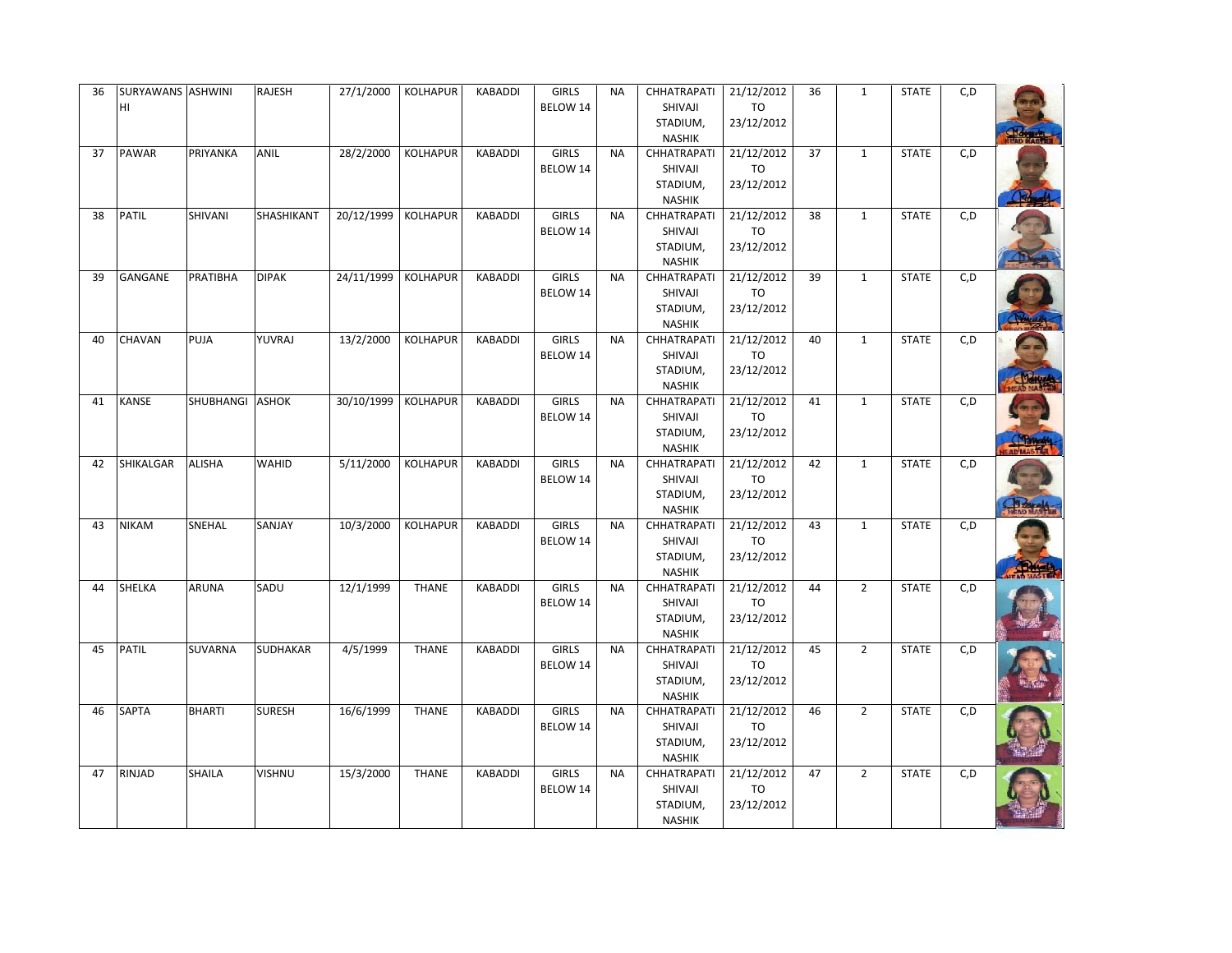| 48 | <b>MADHA</b>   | <b>USHA</b>     | <b>ANANTA</b>   | 10/6/2000 | <b>THANE</b> | KABADDI        | <b>GIRLS</b> | <b>NA</b> | CHHATRAPATI               | 21/12/2012       | 48 | $\overline{2}$ | <b>STATE</b> | C, D |  |
|----|----------------|-----------------|-----------------|-----------|--------------|----------------|--------------|-----------|---------------------------|------------------|----|----------------|--------------|------|--|
|    |                |                 |                 |           |              |                | BELOW 14     |           | SHIVAJI<br>STADIUM,       | TO<br>23/12/2012 |    |                |              |      |  |
|    |                |                 |                 |           |              |                |              |           | <b>NASHIK</b>             |                  |    |                |              |      |  |
| 49 | <b>BHUYAL</b>  | <b>RAVINA</b>   | TUNDYA          | 25/5/1999 | <b>THANE</b> | <b>KABADDI</b> | <b>GIRLS</b> | <b>NA</b> | CHHATRAPATI               | 21/12/2012       | 49 | $\overline{2}$ | <b>STATE</b> | C, D |  |
|    |                |                 |                 |           |              |                | BELOW 14     |           | SHIVAJI                   | TO               |    |                |              |      |  |
|    |                |                 |                 |           |              |                |              |           | STADIUM,                  | 23/12/2012       |    |                |              |      |  |
|    |                |                 |                 |           |              |                |              |           | <b>NASHIK</b>             |                  |    |                |              |      |  |
| 50 | <b>DABKE</b>   | YOGITA          | CHANDU          | 19/9/1999 | <b>THANE</b> | <b>KABADDI</b> | <b>GIRLS</b> | <b>NA</b> | CHHATRAPATI               | 21/12/2012       | 50 | $\overline{2}$ | <b>STATE</b> | C,D  |  |
|    |                |                 |                 |           |              |                | BELOW 14     |           | SHIVAJI                   | <b>TO</b>        |    |                |              |      |  |
|    |                |                 |                 |           |              |                |              |           | STADIUM,                  | 23/12/2012       |    |                |              |      |  |
|    |                |                 |                 |           |              |                |              |           | <b>NASHIK</b>             |                  |    |                |              |      |  |
| 51 | <b>HADAL</b>   | <b>JYOTSNA</b>  | <b>GOPAL</b>    | 11/3/1999 | <b>THANE</b> | <b>KABADDI</b> | <b>GIRLS</b> | <b>NA</b> | <b>CHHATRAPATI</b>        | 21/12/2012       | 51 | $\overline{2}$ | <b>STATE</b> | C, D |  |
|    |                |                 |                 |           |              |                | BELOW 14     |           | SHIVAJI                   | TO               |    |                |              |      |  |
|    |                |                 |                 |           |              |                |              |           | STADIUM,                  | 23/12/2012       |    |                |              |      |  |
|    |                |                 |                 |           |              |                |              |           | <b>NASHIK</b>             |                  |    |                |              |      |  |
| 52 | <b>FARARA</b>  | <b>JAYSHREE</b> | <b>BANDU</b>    | 12/6/2000 | <b>THANE</b> | <b>KABADDI</b> | <b>GIRLS</b> | <b>NA</b> | CHHATRAPATI               | 21/12/2012       | 52 | $\overline{2}$ | <b>STATE</b> | C, D |  |
|    |                |                 |                 |           |              |                | BELOW 14     |           | SHIVAJI                   | <b>TO</b>        |    |                |              |      |  |
|    |                |                 |                 |           |              |                |              |           | STADIUM,                  | 23/12/2012       |    |                |              |      |  |
|    |                |                 |                 |           |              |                |              |           | <b>NASHIK</b>             |                  |    |                |              |      |  |
| 53 | <b>BODKE</b>   | ARTI            | <b>ANANDA</b>   | 27/2/1999 | <b>PUNE</b>  | <b>KABADDI</b> | <b>GIRLS</b> | <b>NA</b> | CHHATRAPATI               | 21/12/2012       | 53 | $\overline{3}$ | <b>STATE</b> | C, D |  |
|    |                |                 |                 |           |              |                | BELOW 14     |           | SHIVAJI                   | <b>TO</b>        |    |                |              |      |  |
|    |                |                 |                 |           |              |                |              |           | STADIUM,                  | 23/12/2012       |    |                |              |      |  |
|    |                |                 |                 |           |              |                |              |           | <b>NASHIK</b>             |                  |    |                |              |      |  |
| 54 | KULKARNI       | <b>ASAVARI</b>  | <b>ASHOK</b>    | 18/9/1999 | <b>PUNE</b>  | <b>KABADDI</b> | <b>GIRLS</b> | <b>NA</b> | CHHATRAPATI               | 21/12/2012       | 54 | 3              | <b>STATE</b> | C, D |  |
|    |                |                 |                 |           |              |                | BELOW 14     |           | SHIVAJI                   | TO               |    |                |              |      |  |
|    |                |                 |                 |           |              |                |              |           | STADIUM,<br><b>NASHIK</b> | 23/12/2012       |    |                |              |      |  |
| 55 | <b>KUMBHAR</b> | KALYANI         | SANJAY          | 21/8/1999 | <b>PUNE</b>  | <b>KABADDI</b> | <b>GIRLS</b> | <b>NA</b> | CHHATRAPATI               | 21/12/2012       | 55 | 3              | <b>STATE</b> | C, D |  |
|    |                |                 |                 |           |              |                | BELOW 14     |           | SHIVAJI                   | TO               |    |                |              |      |  |
|    |                |                 |                 |           |              |                |              |           | STADIUM,                  | 23/12/2012       |    |                |              |      |  |
|    |                |                 |                 |           |              |                |              |           | <b>NASHIK</b>             |                  |    |                |              |      |  |
| 56 | <b>SUTAR</b>   | SAYALI          | <b>MAHAVEER</b> | 29/3/1999 | <b>PUNE</b>  | <b>KABADDI</b> | <b>GIRLS</b> | <b>NA</b> | CHHATRAPATI               | 21/12/2012       | 56 | 3              | <b>STATE</b> | C, D |  |
|    |                |                 |                 |           |              |                | BELOW 14     |           | SHIVAJI                   | TO               |    |                |              |      |  |
|    |                |                 |                 |           |              |                |              |           | STADIUM,                  | 23/12/2012       |    |                |              |      |  |
|    |                |                 |                 |           |              |                |              |           | <b>NASHIK</b>             |                  |    |                |              |      |  |
| 57 | POL            | SANJANA         | SANJAY          | 28/6/2000 | <b>PUNE</b>  | <b>KABADDI</b> | <b>GIRLS</b> | <b>NA</b> | <b>CHHATRAPATI</b>        | 21/12/2012       | 57 | 3              | <b>STATE</b> | C, D |  |
|    |                |                 |                 |           |              |                | BELOW 14     |           | SHIVAJI                   | <b>TO</b>        |    |                |              |      |  |
|    |                |                 |                 |           |              |                |              |           | STADIUM,                  | 23/12/2012       |    |                |              |      |  |
|    |                |                 |                 |           |              |                |              |           | <b>NASHIK</b>             |                  |    |                |              |      |  |
| 58 | <b>PATIL</b>   | TEJAL           | <b>GAJANAN</b>  | 8/11/1999 | <b>PUNE</b>  | <b>KABADDI</b> | <b>GIRLS</b> | <b>NA</b> | CHHATRAPATI               | 21/12/2012       | 58 | $\overline{3}$ | <b>STATE</b> | C, D |  |
|    |                |                 |                 |           |              |                | BELOW 14     |           | SHIVAJI                   | TO               |    |                |              |      |  |
|    |                |                 |                 |           |              |                |              |           | STADIUM,                  | 23/12/2012       |    |                |              |      |  |
|    |                |                 |                 |           |              |                |              |           | <b>NASHIK</b>             |                  |    |                |              |      |  |
| 59 | <b>SHINDE</b>  | APEKSHA         | <b>ASHOK</b>    | 25/3/1999 | <b>PUNE</b>  | <b>KABADDI</b> | <b>GIRLS</b> | <b>NA</b> | CHHATRAPATI               | 21/12/2012       | 59 | $\overline{3}$ | <b>STATE</b> | C, D |  |
|    |                |                 |                 |           |              |                | BELOW 14     |           | SHIVAJI                   | <b>TO</b>        |    |                |              |      |  |
|    |                |                 |                 |           |              |                |              |           | STADIUM,                  | 23/12/2012       |    |                |              |      |  |
|    |                |                 |                 |           |              |                |              |           | <b>NASHIK</b>             |                  |    |                |              |      |  |